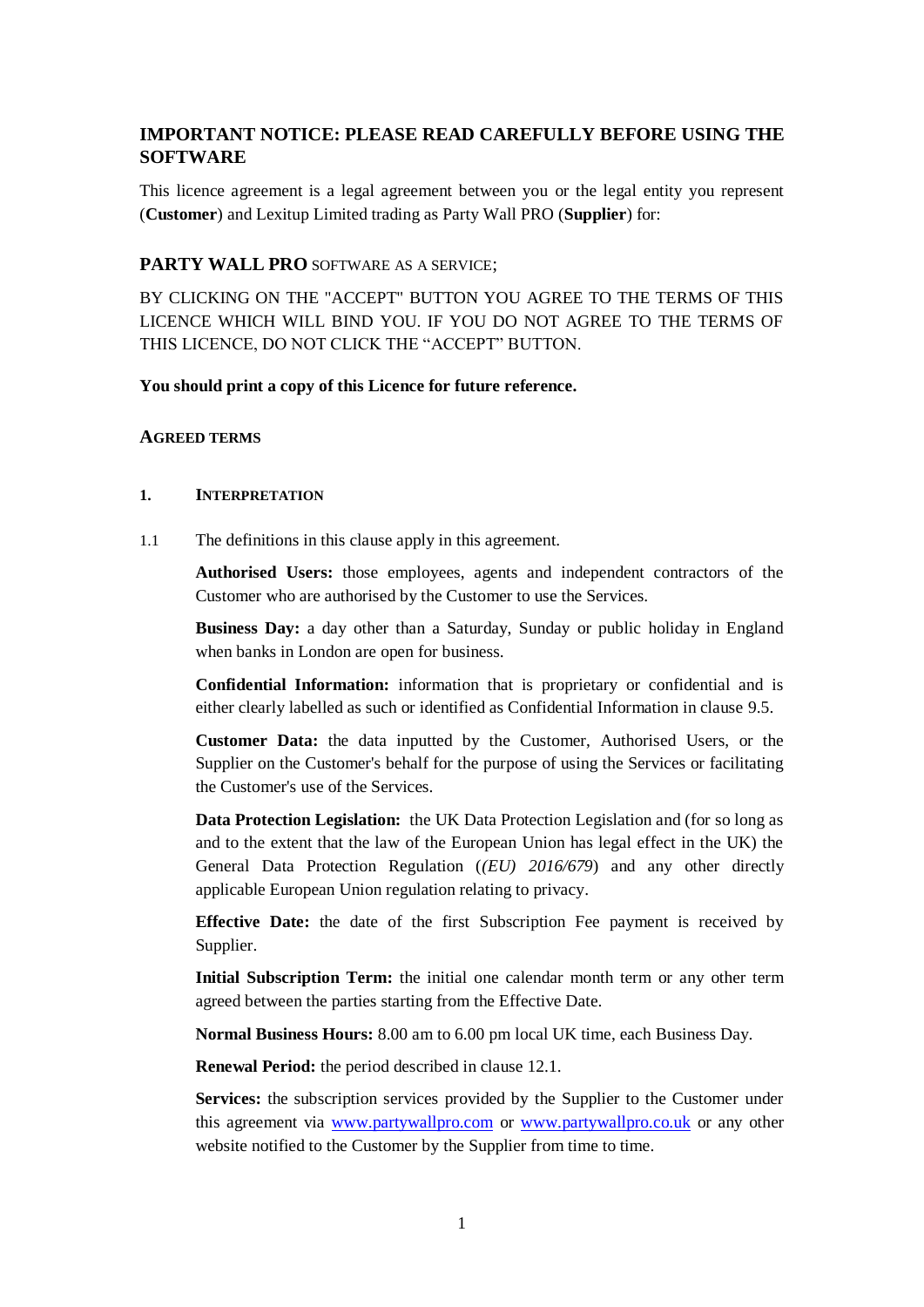**Software:** the online software applications provided by the Supplier as part of the Services.

**Subscription Fees:** the subscription fees payable by the Customer to the Supplier for the User Subscriptions applicable for time to time.

**Subscription Term:** has the meaning given in clause [12.1](#page-10-0) (being the Initial Subscription Term together with any subsequent Renewal Periods).

**UK Data Protection Legislation:** any data protection legislation from time to time in force in the UK including the Data Protection Act 1998 or 2018 or any successor legislation.

**User Subscriptions:** the user subscriptions purchased by the Customer pursuant to clause [7.1](#page-5-0) which entitle Authorised Users to access and use the Services in accordance with this agreement.

**Virus:** any thing or device (including any software, code, file or programme) which may: prevent, impair or otherwise adversely affect the operation of any computer software, hardware or network, any telecommunications service, equipment or network or any other service or device; prevent, impair or otherwise adversely affect access to or the operation of any programme or data, including the reliability of any programme or data (whether by re-arranging, altering or erasing the programme or data in whole or part or otherwise); or adversely affect the user experience, including worms, trojan horses, viruses and other similar things or devices.

## <span id="page-1-0"></span>**2. USER SUBSCRIPTIONS**

- 2.1 Subject to the Customer purchasing the User Subscriptions and subject to the restrictions set out in this clause [2](#page-1-0) and the other terms and conditions of this agreement, the Supplier hereby grants to the Customer a non-exclusive, nontransferable right to permit the Authorised Users to use the Services during the Subscription Term solely for the Customer's internal business operations.
- 2.2 In relation to the Authorised Users, the Customer undertakes that:
	- (a) the maximum number of Authorised Users that it authorises to access and use the Services shall not exceed the number of User Subscriptions it has purchased from time to time;
	- (b) it will not allow or suffer any User Subscription to be used by more than one individual Authorised User unless it has been reassigned in its entirety to another individual Authorised User, in which case the prior Authorised User shall no longer have any right to access or use the Services;
	- (c) each Authorised User shall keep a secure password for his use of the Services and each Authorised User shall keep his password confidential;
	- (d) it shall maintain a written, up to date list of current Authorised Users and provide such list to the Supplier within 5 Business Days of the Supplier's written request at any time or times;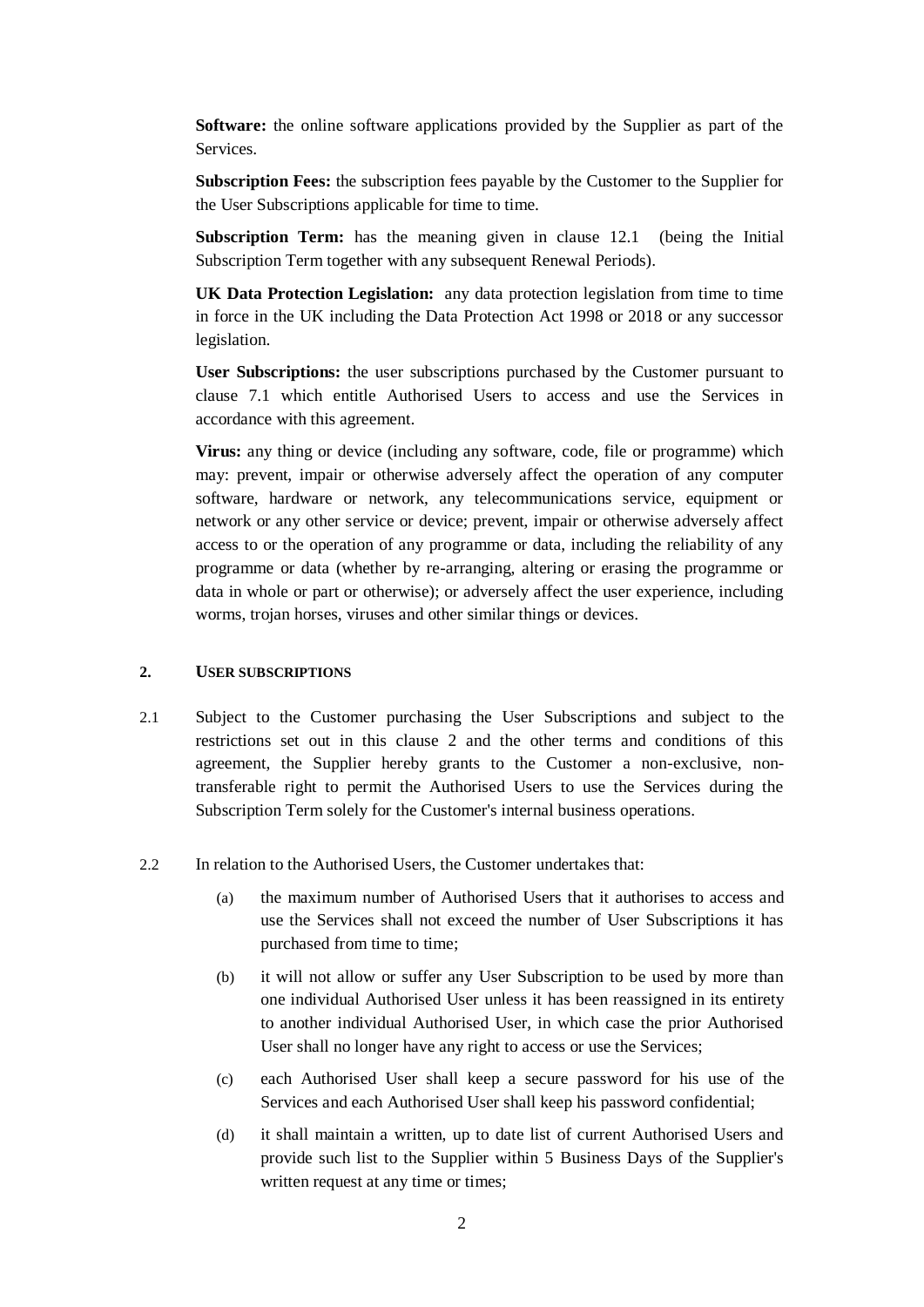- <span id="page-2-0"></span>(e) it shall permit the Supplier to audit the Services in order to establish the name and password of each Authorised User. Such audit may be conducted no more than once per quarter, at the Supplier's expense, and this right shall be exercised with reasonable prior notice, in such a manner as not to substantially interfere with the Customer's normal conduct of business; and
- (f) if any of the audits referred to in clause [2.2\(e\)](#page-2-0) reveal that any password has been provided to any individual who is not an Authorised User, then without prejudice to the Supplier's other rights, the Customer shall promptly disable such passwords and the Supplier shall not issue any new passwords to any such individual.
- 2.3 The Customer shall not access, store, distribute or transmit any Viruses, or any material during the course of its use of the Services that:
	- (a) is unlawful, harmful, threatening, defamatory, obscene, infringing, harassing or racially or ethnically offensive;
	- (b) facilitates illegal activity;
	- (c) depicts sexually explicit images;
	- (d) promotes unlawful violence;
	- (e) is discriminatory based on race, gender, colour, religious belief, sexual orientation, disability; or
	- (f) in a manner that is otherwise illegal or causes damage or injury to any person or property;

and the Supplier reserves the right, without liability or prejudice to its other rights to the Customer, to disable the Customer's access to any material that breaches the provisions of this clause.

- 2.4 The Customer shall not:
	- (a) except as may be allowed by any applicable law which is incapable of exclusion by agreement between the parties:
		- (i) and except to the extent expressly permitted under this agreement, attempt to copy, modify, duplicate, create derivative works from, frame, mirror, republish, download, display, transmit, or distribute all or any portion of the Software in any form or media or by any means; or
		- (ii) attempt to reverse compile, disassemble, reverse engineer or otherwise reduce to human-perceivable form all or any part of the Software; or
	- (b) access all or any part of the Services in order to build a product or service which competes with the Services; or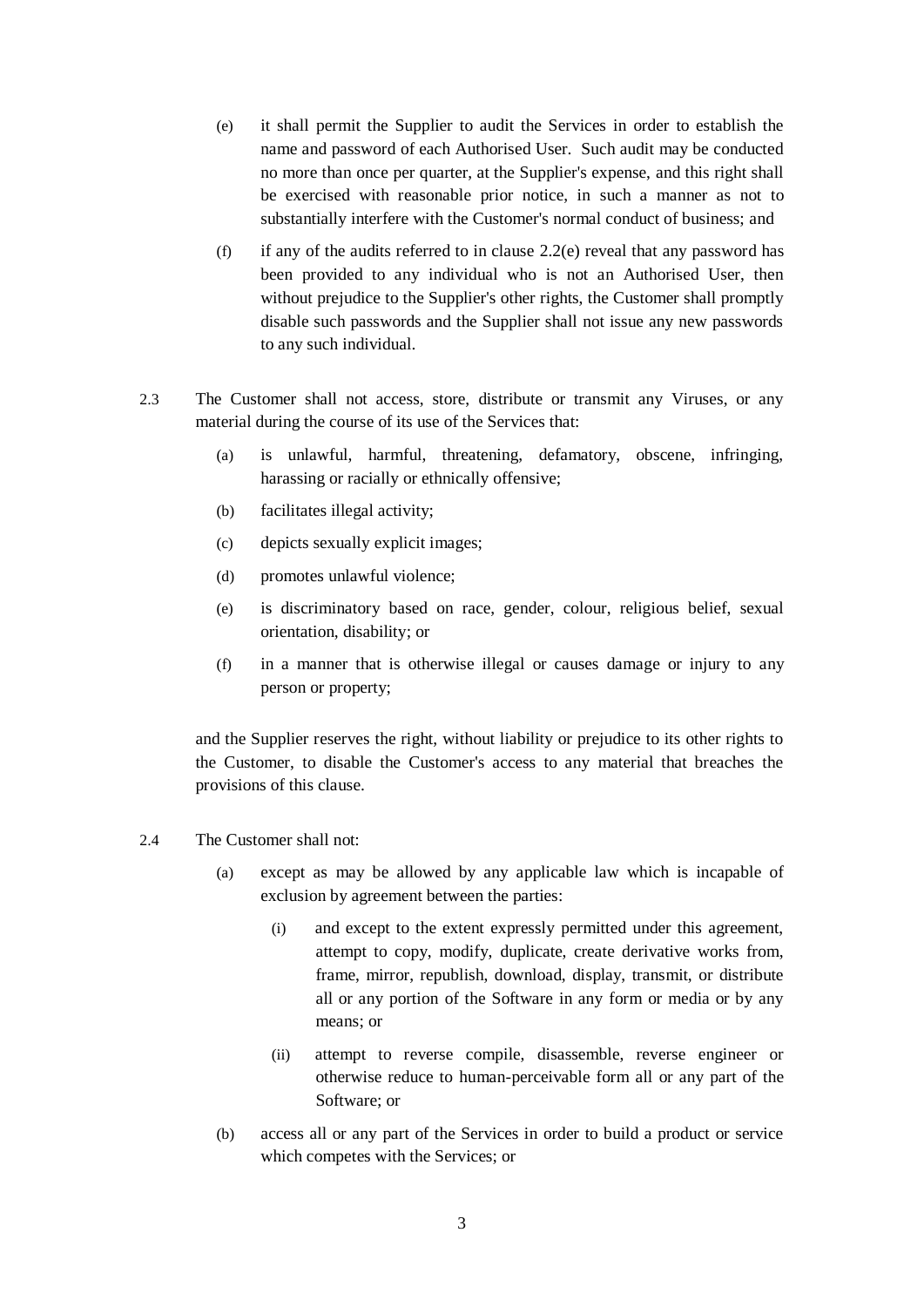- (c) license, sell, rent, lease, transfer, assign, distribute, display, disclose, or otherwise commercially exploit, or otherwise make the Services available to any third party except the Authorised Users, or
- (d) attempt to obtain, or assist third parties in obtaining, access to the Services, other than as provided under this clause [2;](#page-1-0) and
- 2.5 The Customer shall use all reasonable endeavours to prevent any unauthorised access to, or use of, the Services and, in the event of any such unauthorised access or use, promptly notify the Supplier.
- 2.6 The rights provided under this clause [2](#page-1-0) are granted to the Customer only, and shall not be considered granted to any subsidiary or holding company of the Customer.

# **3. SERVICES**

- 3.1 The Supplier shall, during the Subscription Term, provide the Services to the Customer on and subject to the terms of this agreement.
- 3.2 The Supplier shall use commercially reasonable endeavours to make the Services available 24 hours a day, seven days a week, except for:
	- (a) planned maintenance carried out during the maintenance window of 7.00 pm to 2.00 am UK time; and
	- (b) unscheduled maintenance performed outside Normal Business Hours, provided that the Supplier has used reasonable endeavours to give the Customer at least 2 Normal Business Hours' notice in advance.

# **4. CUSTOMER DATA**

- 4.1 The Customer shall own all right, title and interest in and to all of the Customer Data and shall have sole responsibility for the legality, reliability, integrity, accuracy and quality of the Customer Data.
- 4.2 In the event of any loss or damage to Customer Data, the Customer's sole and exclusive remedy shall be for the Supplier to use reasonable commercial endeavours to restore the lost or damaged Customer Data from the latest back-up of such Customer Data. The Supplier shall not be responsible for any loss, destruction, alteration or disclosure of Customer Data caused by any third party (except those third parties sub-contracted by the Supplier to perform services related to the Customer Data).
- 4.3 The Supplier shall, in providing the Services, comply with its Privacy and Security Policy relating to the privacy and security of the Customer Data available at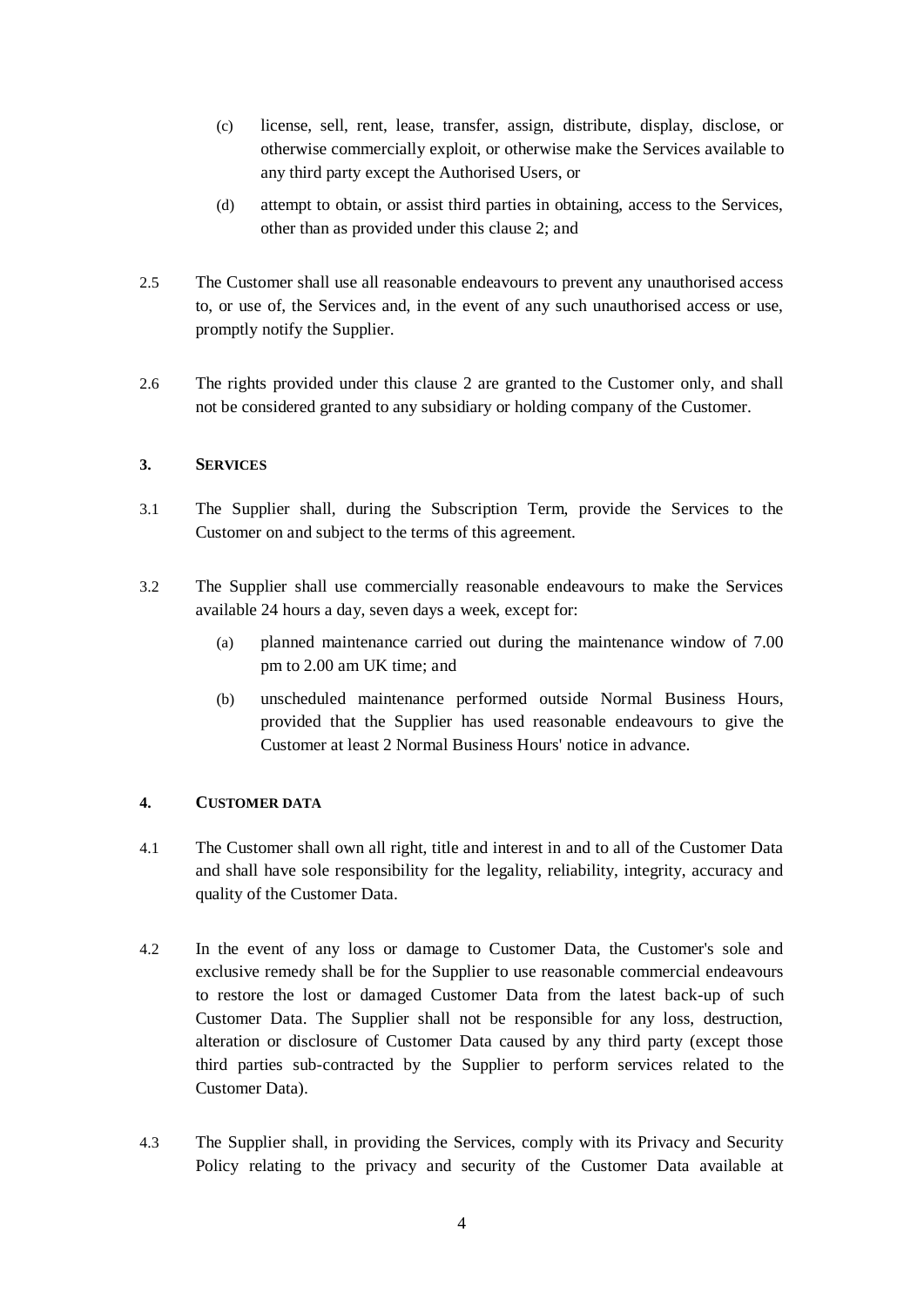[www.partywallpro.com](http://www.partywallpro.com/) or such other website address as may be notified to the Customer from time to time, as such document may be amended from time to time by the Supplier in its sole discretion.

# <span id="page-4-0"></span>**5. SUPPLIER'S OBLIGATIONS**

- 5.1 The Supplier undertakes that the Services will be performed with reasonable skill and care.
- 5.2 The undertaking at clause [5.1](#page-4-0) shall not apply to the extent of any non-conformance which is caused by use of the Services contrary to the Supplier's instructions, or modification or alteration of the Services by any party other than the Supplier or the Supplier's duly authorised contractors or agents. If the Services do not conform with the foregoing undertaking, Supplier will, at its expense, use all reasonable commercial endeavours to correct any such non-conformance promptly, or provide the Customer with an alternative means of accomplishing the desired performance. Such correction or substitution constitutes the Customer's sole and exclusive remedy for any breach of the undertaking set out in clause [5.1.](#page-4-0) Notwithstanding the foregoing, the Supplier:
	- (a) does not warrant that the Customer's use of the Services will be uninterrupted or error-free; or that the Services and/or the information obtained by the Customer through the Services will meet the Customer's requirements; and
	- (b) is not responsible for any delays, delivery failures, or any other loss or damage resulting from the transfer of data over communications networks and facilities, including the internet, and the Customer acknowledges that the Services may be subject to limitations, delays and other problems inherent in the use of such communications facilities.
- 5.3 This agreement shall not prevent the Supplier from entering into similar agreements with third parties, or from independently developing, using, selling or licensing documentation, products and/or services which are similar to those provided under this agreement.
- 5.4 The Supplier warrants that it has and will maintain all necessary licences, consents, and permissions necessary for the performance of its obligations under this agreement.

# **6. CUSTOMER'S OBLIGATIONS**

The Customer shall:

- (a) provide the Supplier with:
	- (i) all necessary co-operation in relation to this agreement; and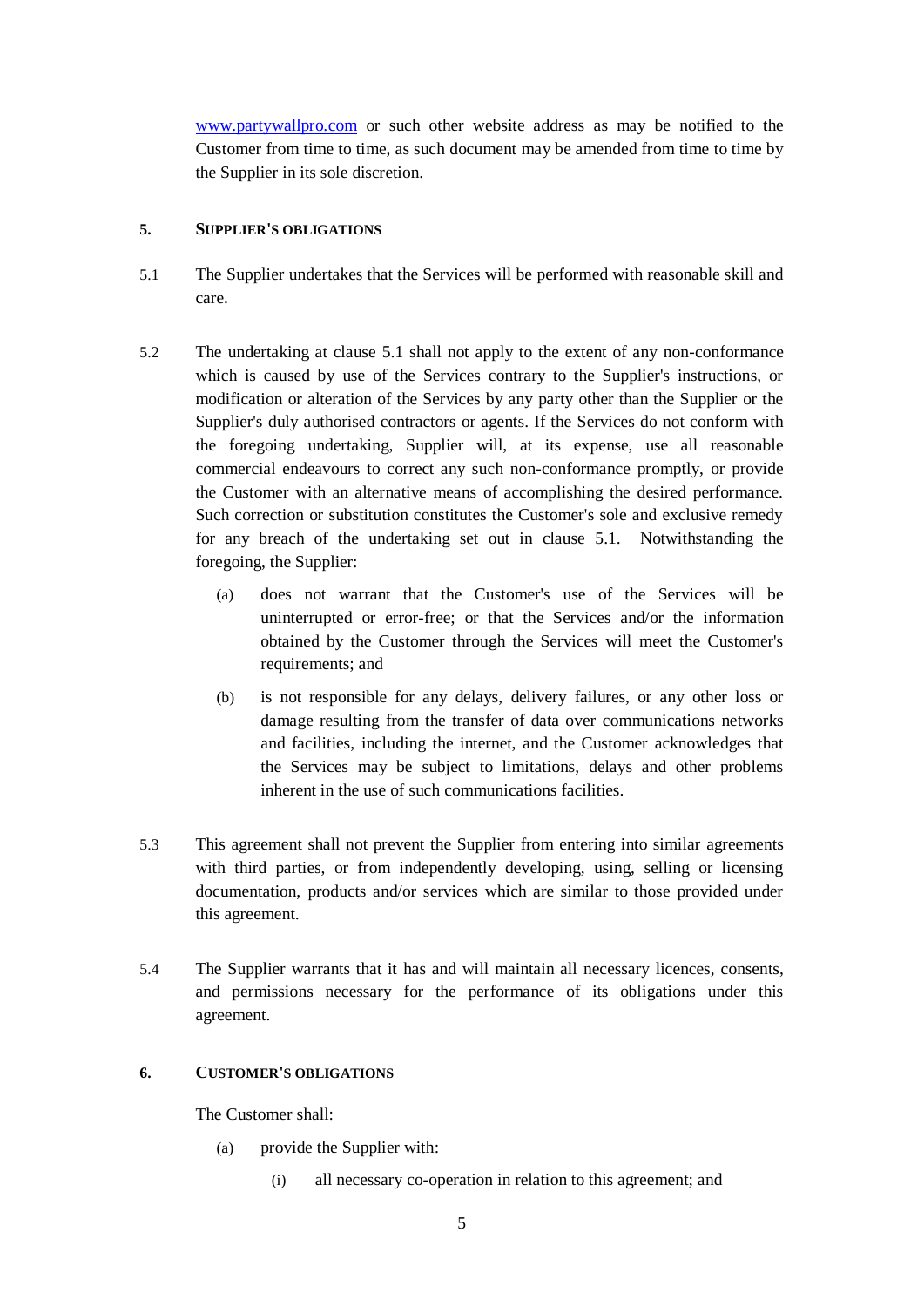(ii) all necessary access to such information as may be required by the Supplier;

in order to provide the Services, including but not limited to Customer Data, security access information and configuration services;

- (b) comply with all applicable laws and regulations with respect to its activities under this agreement;
- (c) carry out all other Customer responsibilities set out in this agreement in a timely and efficient manner. In the event of any delays in the Customer's provision of such assistance as agreed by the parties, the Supplier may adjust any agreed timetable or delivery schedule as reasonably necessary;
- (d) ensure that the Authorised Users use the Services in accordance with the terms and conditions of this agreement and shall be responsible for any Authorised User's breach of this agreement;
- (e) obtain and shall maintain all necessary licences, consents, and permissions necessary for the Supplier, its contractors and agents to perform their obligations under this agreement, including without limitation the Services;
- (f) ensure that its network and systems comply with the relevant specifications provided by the Supplier from time to time; and
- (g) be solely responsible for procuring and maintaining its network connections and telecommunications links from its systems to the Supplier's data centres, and all problems, conditions, delays, delivery failures and all other loss or damage arising from or relating to the Customer's network connections or telecommunications links or caused by the internet.

#### <span id="page-5-1"></span><span id="page-5-0"></span>**7. CHARGES AND PAYMENT**

- 7.1 The Customer shall pay the Subscription Fees to the Supplier for the User Subscriptions in accordance with this clause [7.](#page-5-1)
- 7.2 The Customer shall on the Effective Date provide to the Supplier valid, up-to-date and complete credit card details or approved purchase order information acceptable to the Supplier and any other relevant valid, up-to-date and complete contact and billing details and, if the Customer provides:
	- (a) its credit card or bank details to the Supplier, the Customer hereby authorises the Supplier to bill such credit card or to debit such bank account:
		- (i) on the Effective Date for the Subscription Fees payable in respect of the Initial Subscription Term; and
		- (ii) subject to clause [12.1,](#page-10-0) each calendar month or year as the case may be following the Effective Date for the Subscription Fees payable in respect of the next Renewal Period;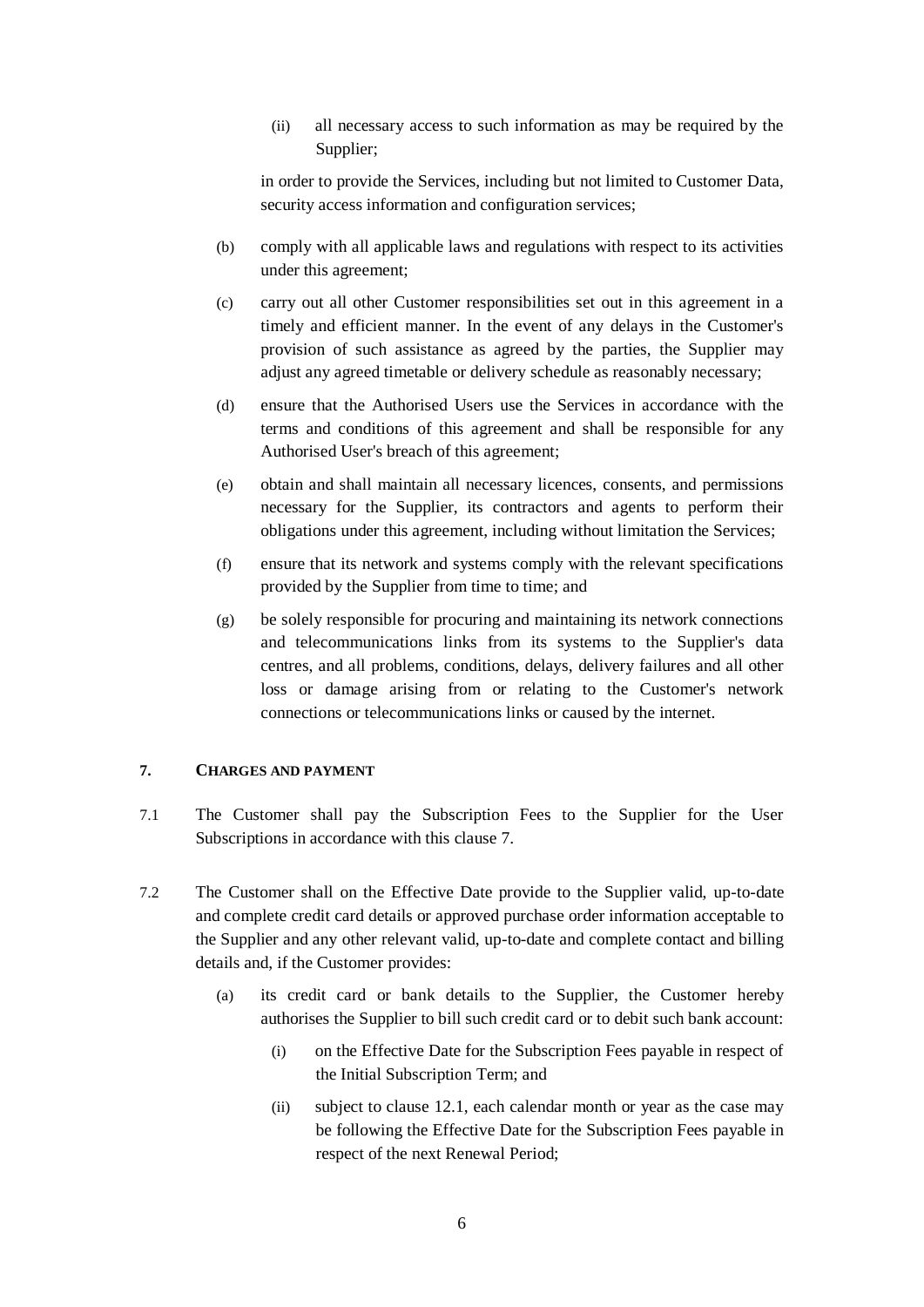- (b) its approved purchase order information to the Supplier, the Supplier shall invoice the Customer, if requested:
	- (i) on the Effective Date for the Subscription Fees payable in respect of the Initial Subscription Term; and
	- (ii) subject to clause [12.1,](#page-10-0) at least 30 days prior to each anniversary of the Effective Date for the Subscription Fees payable in respect of the next Renewal Period,

and the Customer shall pay each invoice within 30 days after the date of such invoice.

- 7.3 If the Supplier has not received payment within 30 days after the due date, and without prejudice to any other rights and remedies of the Supplier:
	- (a) the Supplier may, without liability to the Customer, disable the Customer's password, account and access to all or part of the Services and the Supplier shall be under no obligation to provide any or all of the Services while the invoice(s) concerned remain unpaid; and
	- (b) interest shall accrue on a daily basis on such due amounts at an annual rate equal to 3% over the then current base lending rate of the Supplier's bankers in the UK from time to time, commencing on the due date and continuing until fully paid, whether before or after judgment.
- 7.4 All amounts and fees stated or referred to in this agreement:
	- (a) shall be payable in pounds sterling;
	- (b) are, subject to clause [11.4\(b\),](#page-9-0) non-cancellable and non-refundable;
	- (c) are exclusive of value added tax, which shall be added to the Supplier's invoice(s) at the appropriate rate.

## **8. PROPRIETARY RIGHTS**

- 8.1 The Customer acknowledges and agrees that the Supplier and/or its licensors own all intellectual property rights in the Services. Except as expressly stated herein, this agreement does not grant the Customer any rights to, or in, patents, copyright, database right, trade secrets, trade names, trade marks (whether registered or unregistered), or any other rights or licences in respect of the Services.
- 8.2 The Supplier confirms that it has all the rights in relation to the Services that are necessary to grant all the rights it purports to grant under, and in accordance with, the terms of this agreement.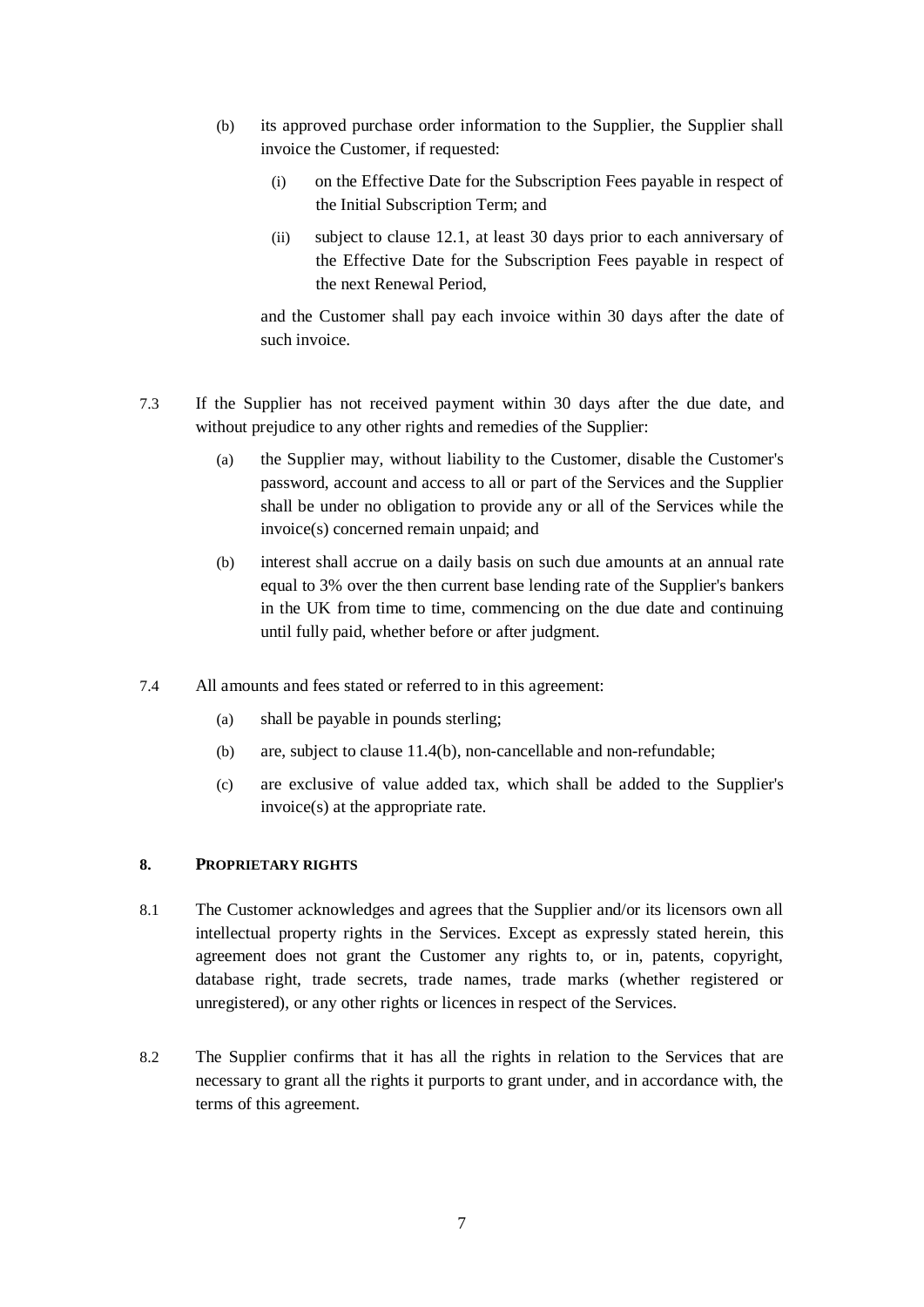# <span id="page-7-1"></span>**9. CONFIDENTIALITY**

- 9.1 Each party may be given access to Confidential Information from the other party in order to perform its obligations under this agreement. A party's Confidential Information shall not be deemed to include information that:
	- (a) is or becomes publicly known other than through any act or omission of the receiving party;
	- (b) was in the other party's lawful possession before the disclosure;
	- (c) is lawfully disclosed to the receiving party by a third party without restriction on disclosure;
	- (d) is independently developed by the receiving party, which independent development can be shown by written evidence; or
	- (e) is required to be disclosed by law, by any court of competent jurisdiction or by any regulatory or administrative body.
- 9.2 Each party shall hold the other's Confidential Information in confidence and, unless required by law, not make the other's Confidential Information available to any third party, or use the other's Confidential Information for any purpose other than the implementation of this agreement.
- 9.3 Each party shall take all reasonable steps to ensure that the other's Confidential Information to which it has access is not disclosed or distributed by its employees or agents in violation of the terms of this agreement.
- 9.4 Neither party shall be responsible for any loss, destruction, alteration or disclosure of Confidential Information caused by any third party.
- <span id="page-7-0"></span>9.5 The Customer acknowledges that details of the Services, and the results of any performance tests of the Services, constitute the Supplier's Confidential Information.
- 9.6 The Supplier acknowledges that the Customer Data is the Confidential Information of the Customer.
- 9.7 This clause [9](#page-7-1) shall survive termination of this agreement, however arising.
- 9.8 No party shall make, or permit any person to make, any public announcement concerning this agreement without the prior written consent of the other parties (such consent not to be unreasonably withheld or delayed), except as required by law, any governmental or regulatory authority (including, without limitation, any relevant securities exchange), any court or other authority of competent jurisdiction.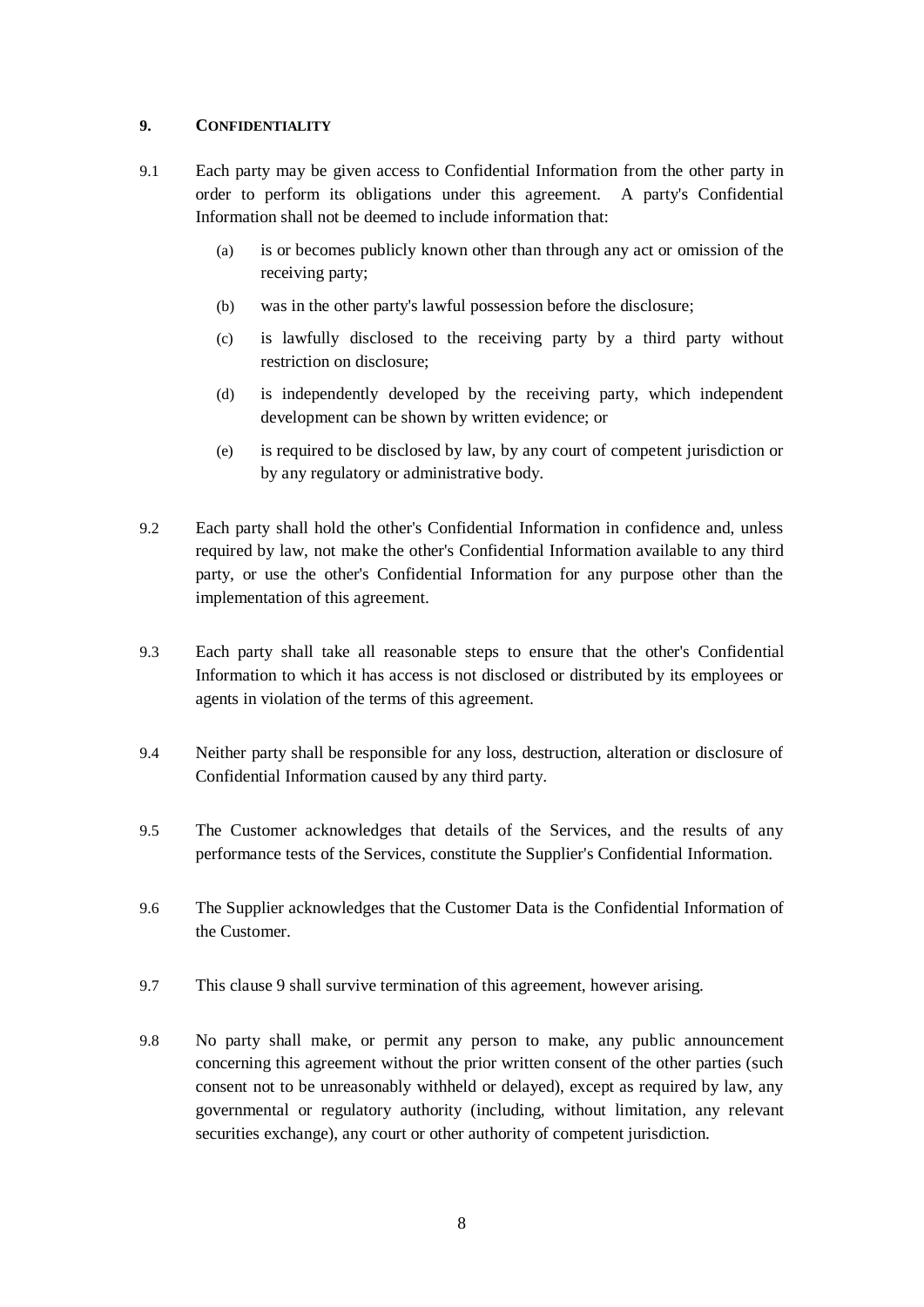## **10. INDEMNITY**

- 10.1 The Customer shall defend, indemnify and hold harmless the Supplier against claims, actions, proceedings, losses, damages, expenses and costs (including without limitation court costs and reasonable legal fees) arising out of or in connection with the Customer's use of the Services, provided that:
	- (a) the Customer is given prompt notice of any such claim;
	- (b) the Supplier provides reasonable co-operation to the Customer in the defence and settlement of such claim, at the Customer's expense; and
	- (c) the Customer is given sole authority to defend or settle the claim.
- <span id="page-8-0"></span>10.2 The Supplier shall defend the Customer, its officers, directors and employees against any claim that the Services infringes any United Kingdom patent effective as of the Effective Date, copyright, trade mark, database right or right of confidentiality, and shall indemnify the Customer for any amounts awarded against the Customer in judgment or settlement of such claims, provided that:
	- (a) the Supplier is given prompt notice of any such claim;
	- (b) the Customer provides reasonable co-operation to the Supplier in the defence and settlement of such claim, at the Supplier's expense; and
	- (c) the Supplier is given sole authority to defend or settle the claim.
- 10.3 In the defence or settlement of any claim, the Supplier may procure the right for the Customer to continue using the Services, replace or modify the Services so that they become non-infringing or, if such remedies are not reasonably available, terminate this agreement on 2 Business Days' notice to the Customer without any additional liability or obligation to pay liquidated damages or other additional costs to the Customer.
- 10.4 In no event shall the Supplier, its employees, agents and sub-contractors be liable to the Customer to the extent that the alleged infringement is based on:
	- (a) a modification of the Services by anyone other than the Supplier; or
	- (b) the Customer's use of the Services in a manner contrary to the instructions given to the Customer by the Supplier; or
	- (c) the Customer's use of the Services after notice of the alleged or actual infringement from the Supplier or any appropriate authority.
- 10.5 The foregoing and clause [11.4\(b\)](#page-9-0) state the Customer's sole and exclusive rights and remedies, and the Supplier's (including the Supplier's employees', agents' and subcontractors') entire obligations and liability, for infringement of any patent, copyright, trade mark, database right or right of confidentiality.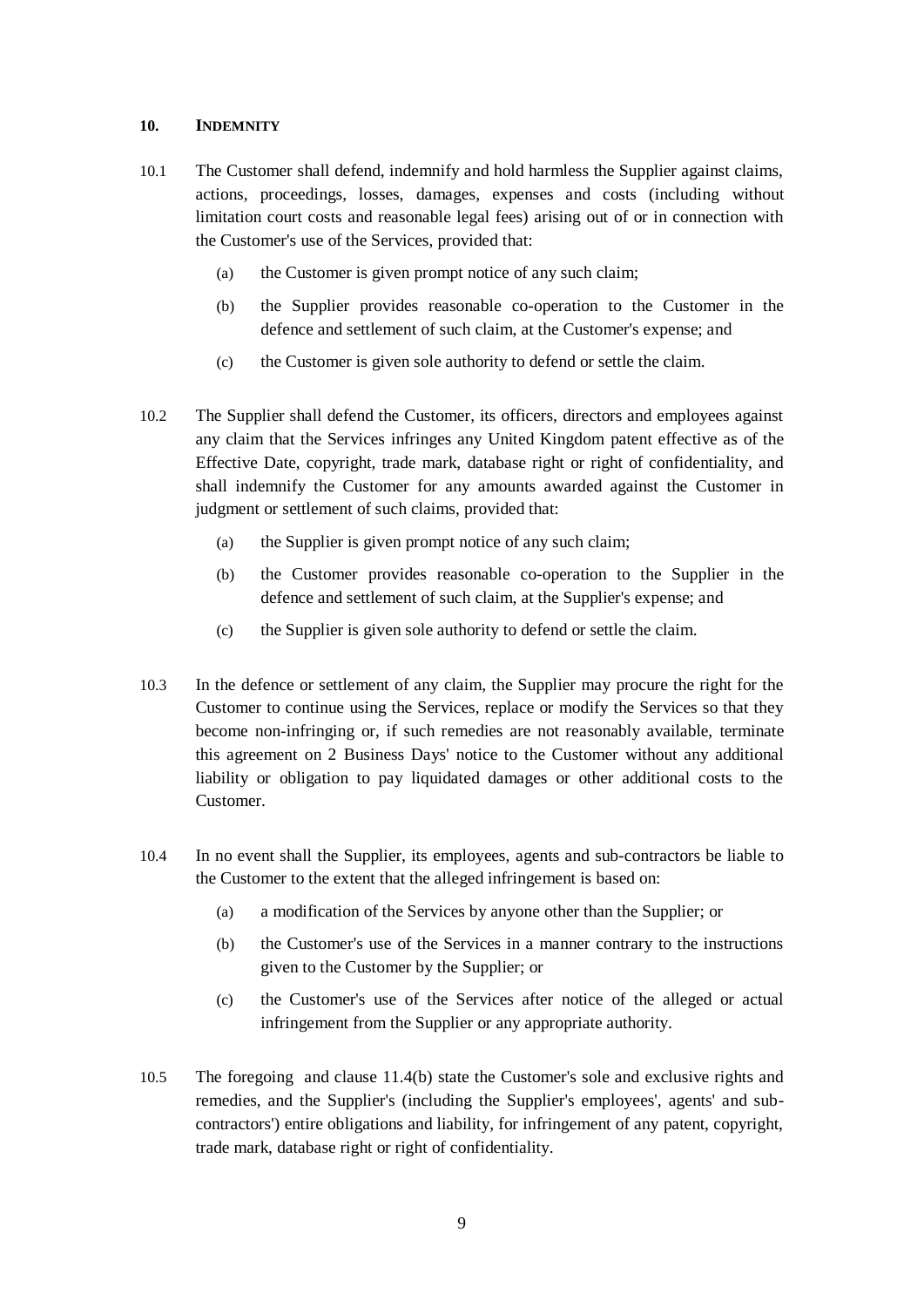# <span id="page-9-1"></span>**11. LIMITATION OF LIABILITY**

- 11.1 This clause [11](#page-9-1) sets out the entire financial liability of the Supplier (including any liability for the acts or omissions of its employees, agents and sub-contractors) to the Customer:
	- (a) arising under or in connection with this agreement;
	- (b) in respect of any use made by the Customer of the Services or any part of them including but not limited to the online acknowledgement form; and
	- (c) in respect of any representation, statement or tortious act or omission (including negligence) arising under or in connection with this agreement.
- <span id="page-9-2"></span>11.2 Except as expressly and specifically provided in this agreement:
	- (a) the Customer assumes sole responsibility for results obtained from the use of the Services by the Customer (including but not limited to reminders, notices, letters and awards generated by the Software), and for conclusions drawn from such use. The Supplier shall have no liability for any damage caused by errors or omissions in any information, instructions or scripts provided to the Supplier by the Customer in connection with the Services, or any actions taken by the Supplier at the Customer's direction;
	- (b) all warranties, representations, conditions and all other terms of any kind whatsoever implied by statute or common law are, to the fullest extent permitted by applicable law, excluded from this agreement; and
	- (c) the Services are provided to the Customer on an "as is" basis.
- <span id="page-9-3"></span>11.3 Nothing in this agreement excludes the liability of the Supplier:
	- (a) for death or personal injury caused by the Supplier's negligence; or
	- (b) for fraud or fraudulent misrepresentation.
- <span id="page-9-0"></span>11.4 Subject to clause [11.2](#page-9-2) and clause [11.3:](#page-9-3)
	- (a) the Supplier shall not be liable whether in tort (including for negligence or breach of statutory duty), contract, misrepresentation, restitution or otherwise for any loss of profits, loss of business, depletion of goodwill and/or similar losses or loss or corruption of data or information, or pure economic loss, or for any special, indirect or consequential loss, costs, damages, charges or expenses however arising under this agreement; and
	- (b) the Supplier's total aggregate liability in contract (including in respect of the indemnity at clause [10.2\)](#page-8-0), tort (including negligence or breach of statutory duty), misrepresentation, restitution or otherwise, arising in connection with the performance or contemplated performance of this agreement shall be limited to £1500.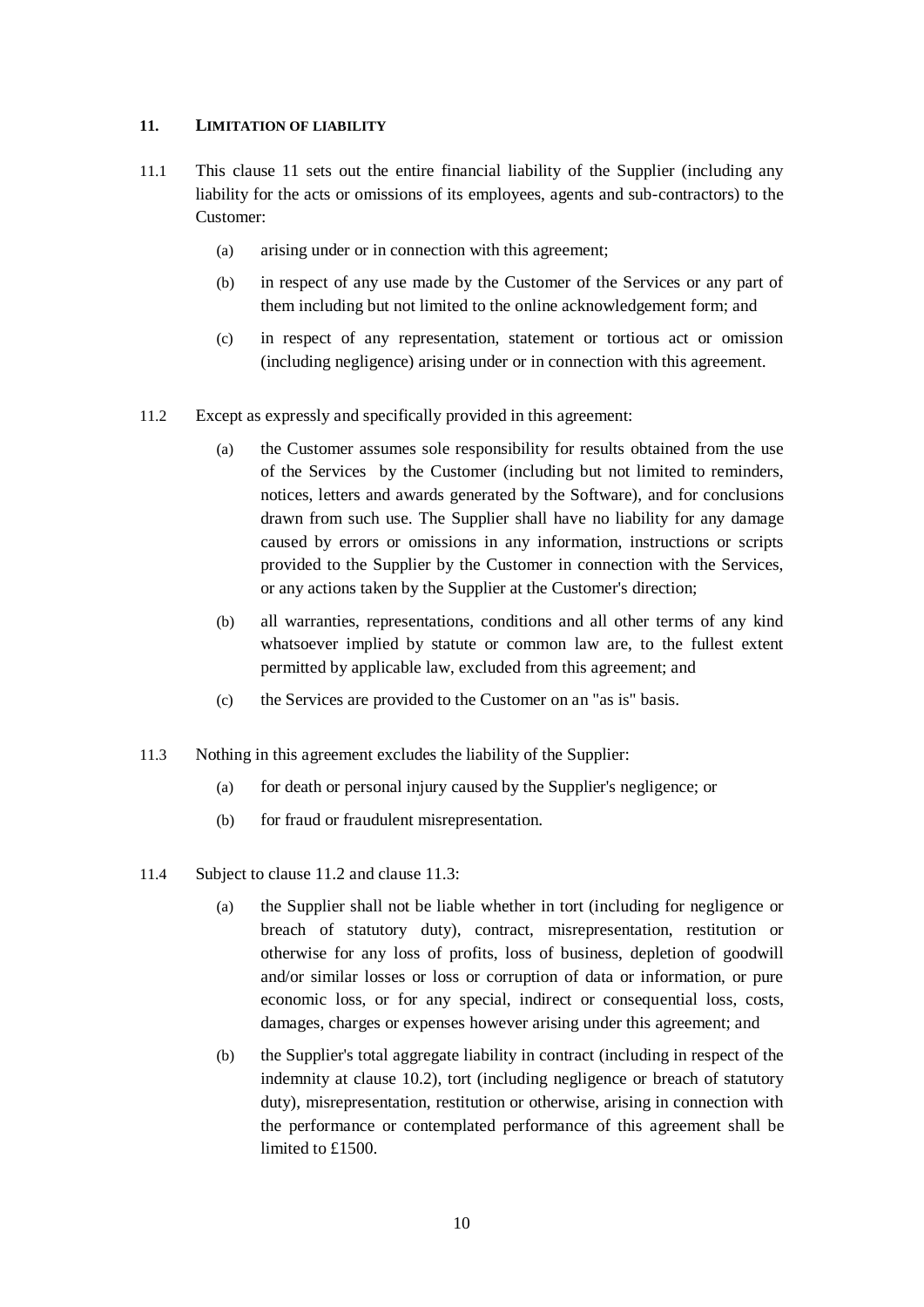## <span id="page-10-1"></span><span id="page-10-0"></span>**12. TERM AND TERMINATION**

- 12.1 This agreement shall, unless otherwise terminated as provided in this clause [12,](#page-10-1) commence on the Effective Date and shall continue for the Initial Subscription Term and, thereafter, this agreement shall be automatically renewed for successive periods of 1 month (each a **Renewal Period**), unless:
	- (a) either party notifies the other party of termination, in writing, at least 30 days before the end of the Initial Subscription Term or any Renewal Period, in which case this agreement shall terminate upon the expiry of the applicable Initial Subscription Term or Renewal Period; or
	- (b) otherwise terminated in accordance with the provisions of this agreement;

and the Initial Subscription Term together with any subsequent Renewal Periods shall constitute the **Subscription Term**.

- <span id="page-10-2"></span>12.2 Without affecting any other right or remedy available to it, either party may terminate this agreement with immediate effect by giving written notice to the other party if:
	- (a) the other party fails to pay any amount due under this agreement on the due date for payment and remains in default not less than 15 days after being notified in writing to make such payment;
	- (b) the other party commits a material breach of any other term of this agreement which breach is irremediable or (if such breach is remediable) fails to remedy that breach within a period of 60 days after being notified in writing to do so;
	- (c) the other party suspends, or threatens to suspend, payment of its debts or is unable to pay its debts as they fall due or admits inability to pay its debts or is deemed unable to pay its debts within the meaning of section 123 of the Insolvency Act 1986 ;
	- (d) the other party commences negotiations with all or any class of its creditors with a view to rescheduling any of its debts, or makes a proposal for or enters into any compromise or arrangement with its creditors other than for the sole purpose of a scheme for a solvent amalgamation of that other party with one or more other companies or the solvent reconstruction of that other party;
	- (e) a petition is filed, a notice is given, a resolution is passed, or an order is made, for or in connection with the winding up of that other party other than for the sole purpose of a scheme for a solvent amalgamation of that other party with one or more other companies or the solvent reconstruction of that other party;
	- (f) an application is made to court, or an order is made, for the appointment of an administrator, or if a notice of intention to appoint an administrator is given or if an administrator is appointed, over the other party;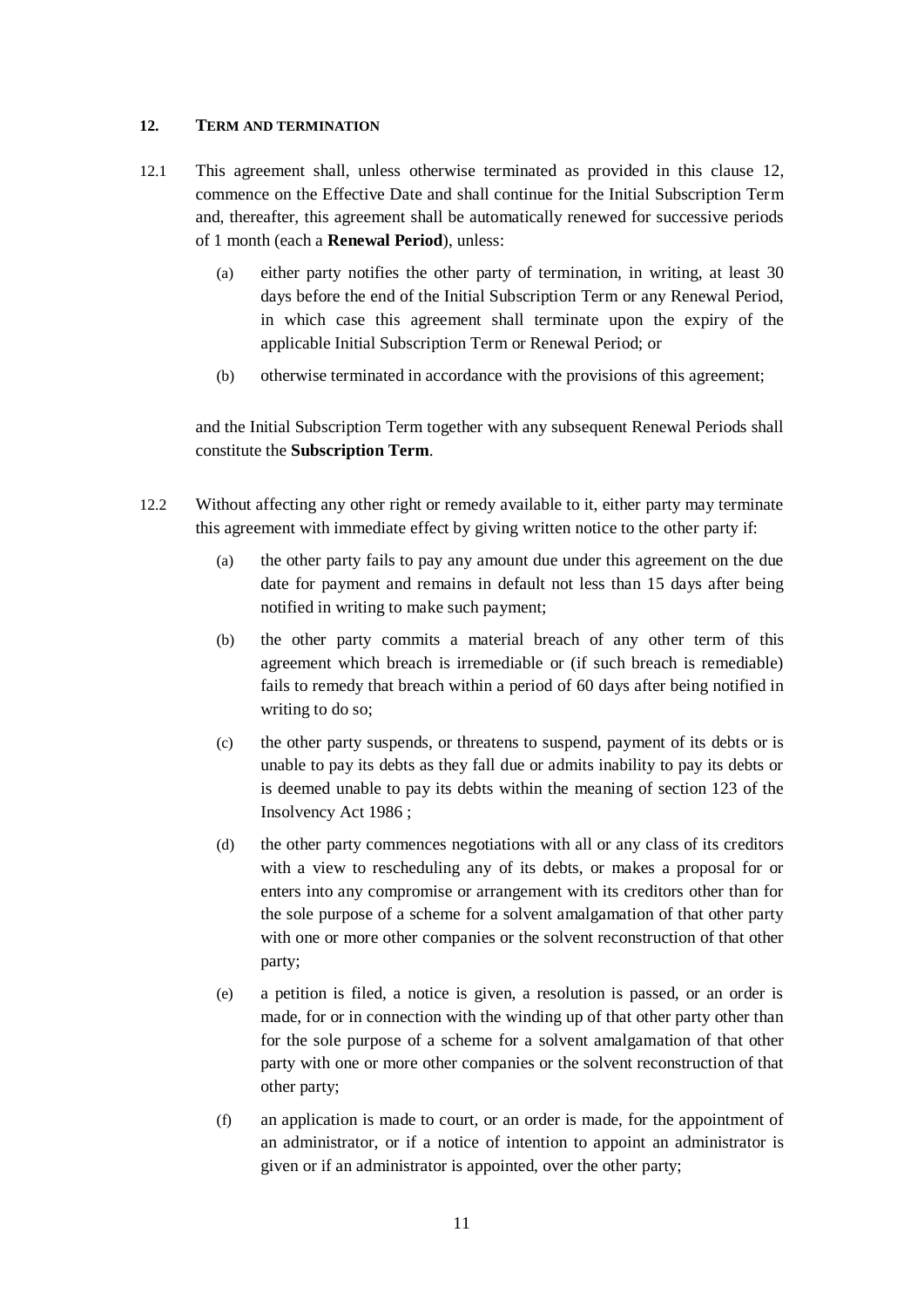- (g) the holder of a qualifying floating charge over the assets of that other party has become entitled to appoint or has appointed an administrative receiver;
- (h) a person becomes entitled to appoint a receiver over the assets of the other party or a receiver is appointed over the assets of the other party;
- <span id="page-11-0"></span>(i) a creditor or encumbrancer of the other party attaches or takes possession of, or a distress, execution, sequestration or other such process is levied or enforced on or sued against, the whole or any part of the other party's assets and such attachment or process is not discharged within 14 days;
- (j) any event occurs, or proceeding is taken, with respect to the other party in any jurisdiction to which it is subject that has an effect equivalent or similar to any of the events mentioned in clause  $12.2(c)$  to clause  $12.2(i)$ (inclusive);
- (k) the other party suspends or ceases, or threatens to suspend or cease, carrying on all or a substantial part of its business;
- 12.3 On termination of this agreement for any reason:
	- (a) all licences granted under this agreement shall immediately terminate;
	- (b) each party shall return and make no further use of any equipment, property, documentation and other items (and all copies of them) belonging to the other party;
	- (c) the Supplier may destroy or otherwise dispose of any of the Customer Data in its possession unless the Supplier receives, no later than ten days after the effective date of the termination of this agreement, a written request for the delivery to the Customer of the then most recent back-up of the Customer Data. The Supplier shall use reasonable commercial endeavours to deliver the back-up to the Customer within 30 days of its receipt of such a written request, provided that the Customer has, at that time, paid all fees and charges outstanding at and resulting from termination (whether or not due at the date of termination). The Customer shall pay all reasonable expenses incurred by the Supplier in returning or disposing of Customer Data; and
	- (d) any rights, remedies, obligations or liabilities of the parties that have accrued up to the date of termination, including the right to claim damages in respect of any breach of the agreement which existed at or before the date of termination shall not be affected or prejudiced.

#### **13. FORCE MAJEURE**

The Supplier shall have no liability to the Customer under this agreement if it is prevented from or delayed in performing its obligations under this agreement, or from carrying on its business, by acts, events, omissions or accidents beyond its reasonable control, including, without limitation, strikes, lock-outs or other industrial disputes (whether involving the workforce of the Supplier or any other party), failure of a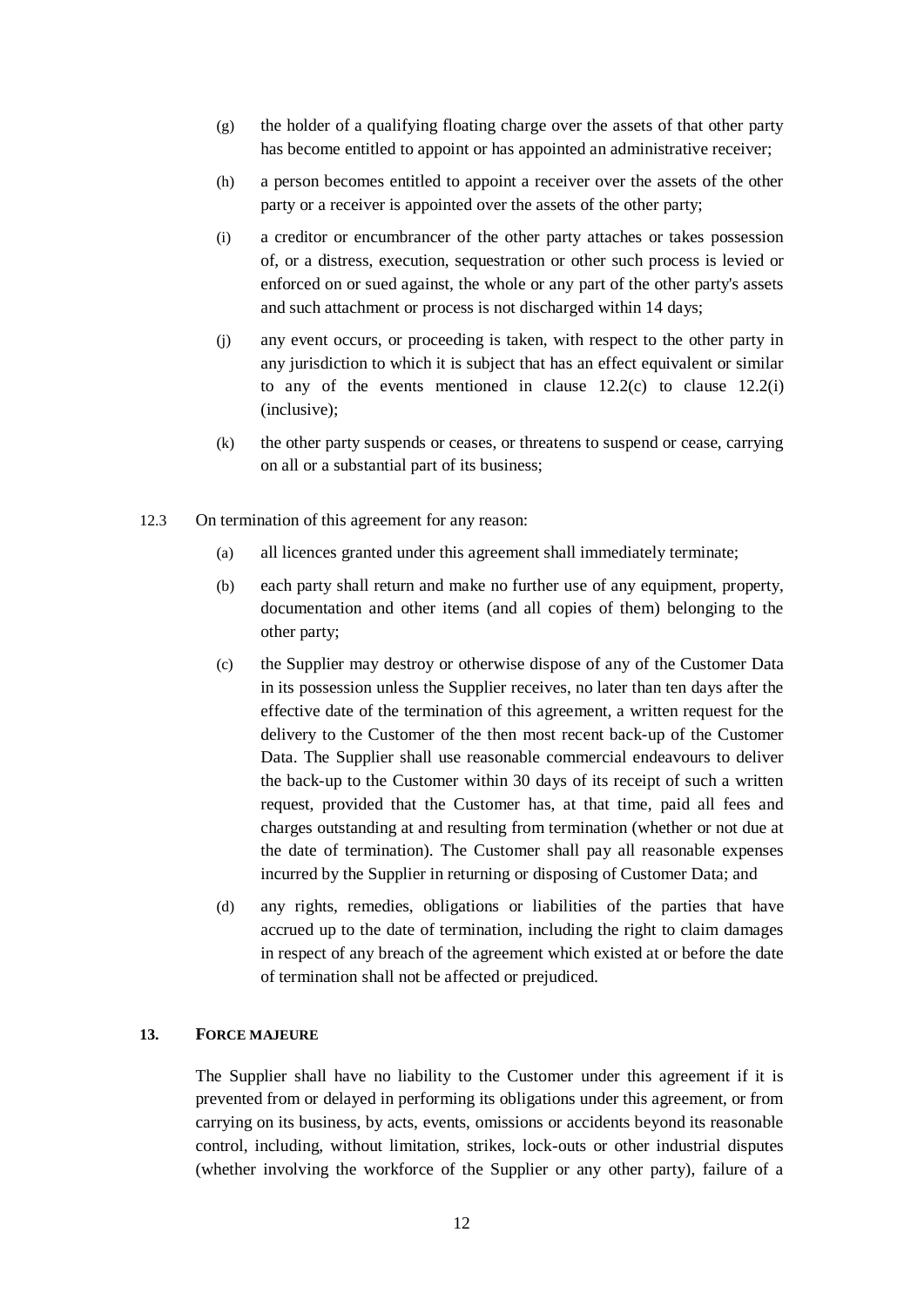utility service or transport or telecommunications network, act of God, war, riot, civil commotion, malicious damage, compliance with any law or governmental order, rule, regulation or direction, accident, breakdown of plant or machinery, fire, flood, storm or default of suppliers or sub-contractors, provided that the Customer is notified of such an event and its expected duration.

# <span id="page-12-0"></span>**14. DATA PROTECTION**

- 14.1 Both the Supplier and the Customer agree to comply with all applicable requirements of the Data Protection Legislation. This clause is in addition to, and does not relieve, remove or replace, a party's obligations under the Data Protection Legislation. In this Section 14, "**Applicable Laws"** means (for so long as and to the extent that they apply to the Supplier) the law of the European Union, the law of any member state of the European Union and/or Domestic UK Law; and "**Domestic UK Law"** means the UK Data Protection Legislation and any other law that applies in the UK.
- 14.2 The parties acknowledge that for the purposes of the Data Protection Legislation, the Customer is the data controller and the Supplier is the data processor (where **Data Controller** and **Data Processor** have the meanings as defined in the Data Protection Legislation). Schedule 1 sets out the scope, nature and purpose of processing by the Supplier, and the types of personal data (as defined in the Data Protection Legislation, **Personal Data**) and categories of Data Subject.
- 14.3 Without prejudice to the generality of clause [14.1,](#page-12-0) the Customer will ensure that it has all necessary appropriate consents and notices in place to enable lawful transfer of the Personal Data to the Supplier for the duration and purposes of this agreement.
- 14.4 Without prejudice to the generality of clause [14.1,](#page-12-0) the Supplier shall, in relation to any Personal Data processed in connection with the performance by the Supplier of its obligations under this agreement:
	- (a) process that Personal Data only on the written instructions of the Customer unless the Supplier is required by Applicable Laws to otherwise process that Personal Data. Where the Supplier is relying on laws of a member of the European Union or European Union law as the basis for processing Personal Data, the Supplier shall promptly notify the Customer of this before performing the processing required by the Applicable Laws unless those Applicable Laws prohibit the Supplier from so notifying the Customer.
	- (b) ensure that it has in place appropriate technical and organisational measures, to protect against unauthorised or unlawful processing of Personal Data and against accidental loss or destruction of, or damage to, Personal Data, appropriate to the harm that might result from the unauthorised or unlawful processing or accidental loss, destruction or damage and the nature of the data to be protected, having regard to the state of technological development and the cost of implementing any measures (those measures may include,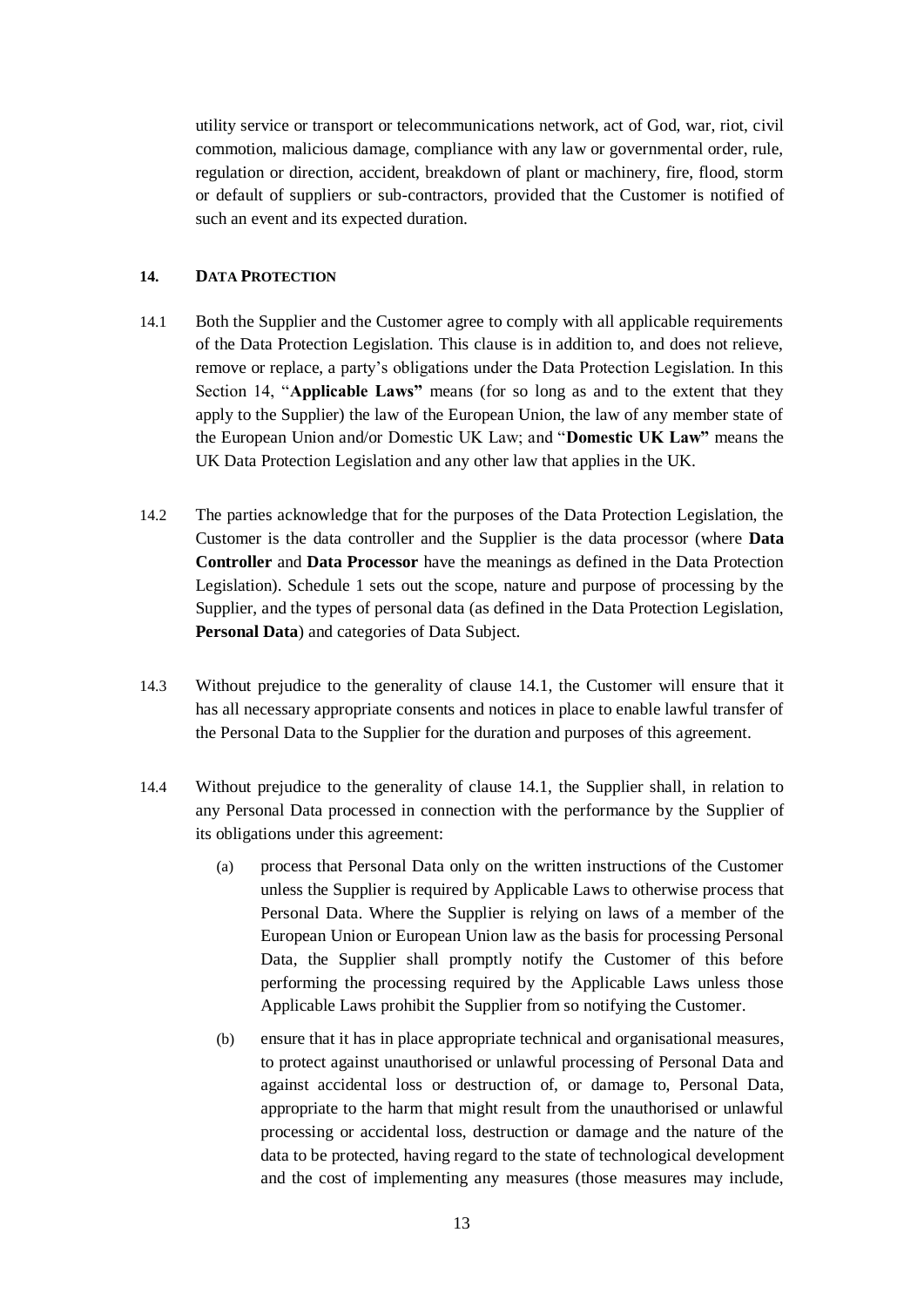where appropriate, pseudonymising and encrypting Personal Data, ensuring confidentiality, integrity, availability and resilience of its systems and services, ensuring that availability of and access to Personal Data can be restored in a timely manner after an incident.)

14.5 The Customer consents to the Supplier appointing reliable third-party processors of Personal Data when needed under this agreement. The Supplier confirms that it has entered or (as the case may be) will enter with the third-party processor into a written agreement. As between the Customer and the Supplier, the Supplier shall remain fully liable for all acts or omissions of any third-party processor appointed by it pursuant to this clause.

#### **15. THIRD PARTY RIGHTS**

This agreement does not confer any rights on any person or party (other than the parties to this agreement and, where applicable, their successors and permitted assigns) pursuant to the Contracts (Rights of Third Parties) Act 1999.

## **16. GOVERNING LAW**

This agreement and any dispute or claim arising out of or in connection with it or its subject matter or formation (including non-contractual disputes or claims) shall be governed by and construed in accordance with the law of England and Wales.

#### **17. JURISDICTION**

Each party irrevocably agrees that the courts of England and Wales shall have exclusive jurisdiction to settle any dispute or claim arising out of or in connection with this agreement or its subject matter or formation (including non-contractual disputes or claims).